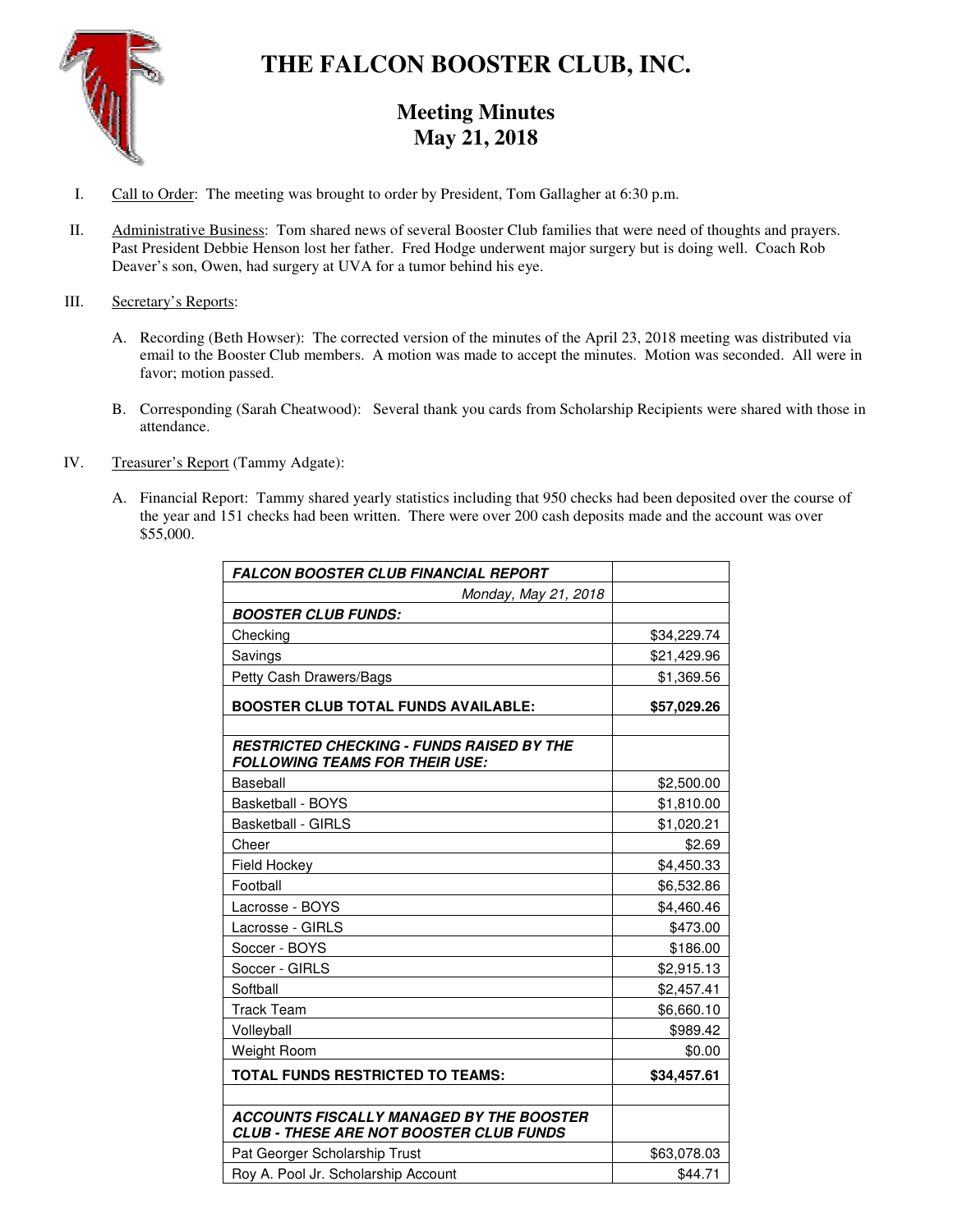### V. Committees:

- A. Committee Reports:
	- 1. Membership (Mary Kay Anderson): No new report.
- B. Concessions:
	- 1. Spring Sports are wrapping up. Overall it was a good season. A suggestion was made to have signs mounted in front of both concession stands to alert attendees that peanut oil was used in the popcorn. Beth will look into having signs made prior to football season starting.

#### VI. Director of Student Activities:

- A. Report N/A
- B. Coaches: N/A

### VII. Old Business:

A. Scholarships: Scholarship Night was held on May  $2^{nd}$  and 10 scholarships were presented. Winners were as listed:

| <b>SCHOLARSHIP RECIPIENT</b> | <b>RECIPIENTS' SCHOLARSHIP</b> |
|------------------------------|--------------------------------|
| Cameron A. Lee               | <b>ROBERT DOWNS</b>            |
| Stephen Emerson Potucek      | BEN AND MARY GOLIGHTLY         |
| Abigail Jane Allen           | <b>EDWIN J. LEE</b>            |
| Kyle Montgomery Budd         | <b>BERNICE AND FLASH</b>       |
|                              | <b>PEARSON</b>                 |
| Joseph Michael DelGallo      | DICK AND CAROLYN BOWEN         |
| Caroline Anne Diehl          | <b>JAMES G. BRUMFIELD</b>      |
| Elisabeth L. Sutton          | <b>STEVE DOWNS</b>             |
| Greyson Railey               | <b>RANDY MOORE</b>             |

## **Named Scholarships**

## **Other Scholarships**

| Amir Malik Siders     | <b>FALCON BOOSTER CLUB</b><br>ATHLETIC SCHOLARSHIP |
|-----------------------|----------------------------------------------------|
| Alexander John Wright | <b>FALCON BOOSTER CLUB</b><br>ATHLETIC SCHOLARSHIP |

- B. Falcon Track Classic: While a large number of teams were expected on Friday May 4<sup>th</sup>, only 8 teams showed up. There were many donations for the concessions and they did well despite the smaller number of teams.
- C. Gold Cup: Spring Gold Cup was held on Saturday, May 5<sup>th</sup>. We had 22 volunteers throughout the day. It was noted that only 2 Coaches volunteered to help during the day. Discussion was held on various ways to entice Coaches and players to volunteer at events that benefitted the teams. We will continue to encourage team participation.
- D. 2018-2019 Nominations: A motion was made to accept the slate of Officers and Board of Directors as distributed for the 2018-19 school year. Motion was seconded. All were in favor; motion passed. The list of Officers and Board of Directors is included at the end of the minutes.
- E. Grants: Steve Potucek presented results of his meeting with the PATH Foundation to discuss funds for Capital Improvements and Facility Upgrades. At this time, the PATH Foundation feels that providing these funds to the school would set a precedent they are not in favor of beginning. Those in attendance urged Steve and his committee to continue pressing forward. Additional meetings are scheduled for the summer.